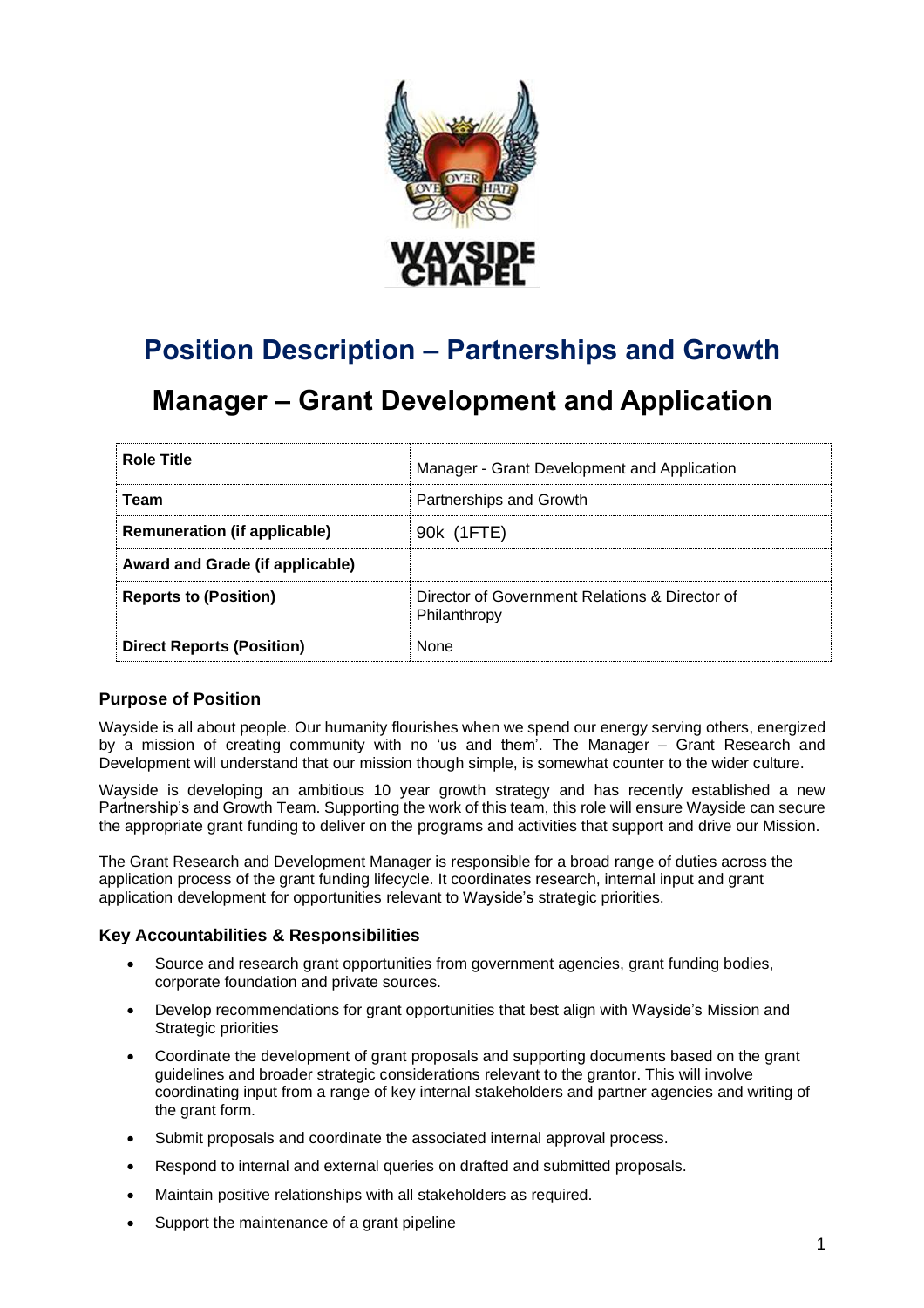## **Vision, Mission and Values**

### **Vision:** Love over hate.

**Mission:** Creating community with no 'us and them'.

**Values:** Openness (No secrets): We have a profoundly simple mission, which is to create a community, and our message and work are undiluted with other agendas.

Teamwork (No cowboys): Our goal of creating community is also our method. We work in a collaborative way to invite people out of singular, individual life into the risky and healing place of community.

Patience (No rush): We cannot make people change. If we could, we'd be guilty of manipulation of some kind. Instead, we are on the lookout for sparks of life, signs that people long for better, and we look to engage and help people move to better days and better health.

Courage (No complacency): It takes courage to confront people who have lost hope and invite them into the world of relationships with responsibility. Wayside is not an intensive care unit but an invitation into life and community.

Respect (No Judges): People have the right to make their own decisions. People have the right to make bad decisions. People who choose singular misery or even death deserve to have their rights respected. Wayside's mission is not to fix people but to love them and be with them, knowing that if they are really met, they'll really move toward health and life.

### **Behaviours:**

*Stand Back:* Recognise that we are each necessary, significant but not central. The mission evaporates when we are central. Take a step back when our emotions are high and cool off. When central, the important thing is how we feel, and the most pressing need is to express our feeling. When necessary, significant but not central, in a time of difficulty, the most important thing is to ask, "what facts do I not have" and "who can I talk to for reliable clarity"

*Speak Well:* Identify and appreciate the strengths in colleagues. Recognise that everyone's strengths are also their weaknesses, if we look for weakness, we'll find it and if we look for strength, we'll find it. An atmosphere where colleagues are habitually talked up behind their backs will create an unbeatable team.

*Embrace Errors:* Accept when you have made a mistake, that an opportunity to learn is present. Learning is lost when we spend energy covering our arse or blaming others. Nothing is more liberating than the security it takes to admit that your performance did not cover you or the team in glory. Helping each other embrace moments of learning will build a team that can overcome anything.

*Be Kind:* We do an excellent job of being kind with our visitors, let's also be kind to each other. Kindness is implicit in our vision and our mission. Kindness is not a matter of feeling anything but a matter of acting and participating. You might feel uncomfortable, but kindness will give the benefit of the doubt or begin an uncomfortable but direct discussion.

## **Culture**

• Proactively contribute to the creation of a positive, fun, and value-driven culture

### **People related Risk Management**

• Comply with all relevant legislation and all Wayside policies and procedures

## **Other**

- Any other duties as directed by the Partnerships and Growth Executive and Senior Management Team or equivalent role.
- Undertake training as required and directed.
- Practice and promote appropriate self-care at an individual, team and organisation wide level.

## **Core Competencies– key skills, work experience, qualifications**

- 3-5 years' experience in grant/tender/proposal writing or editing ideally in a NFP or educational setting
- Strong technical background (Bachelor Degree, or 3+ years' experience) in at least one of the following areas: Human Services, Health and Community Development – or can demonstrate learned familiarity in this field.